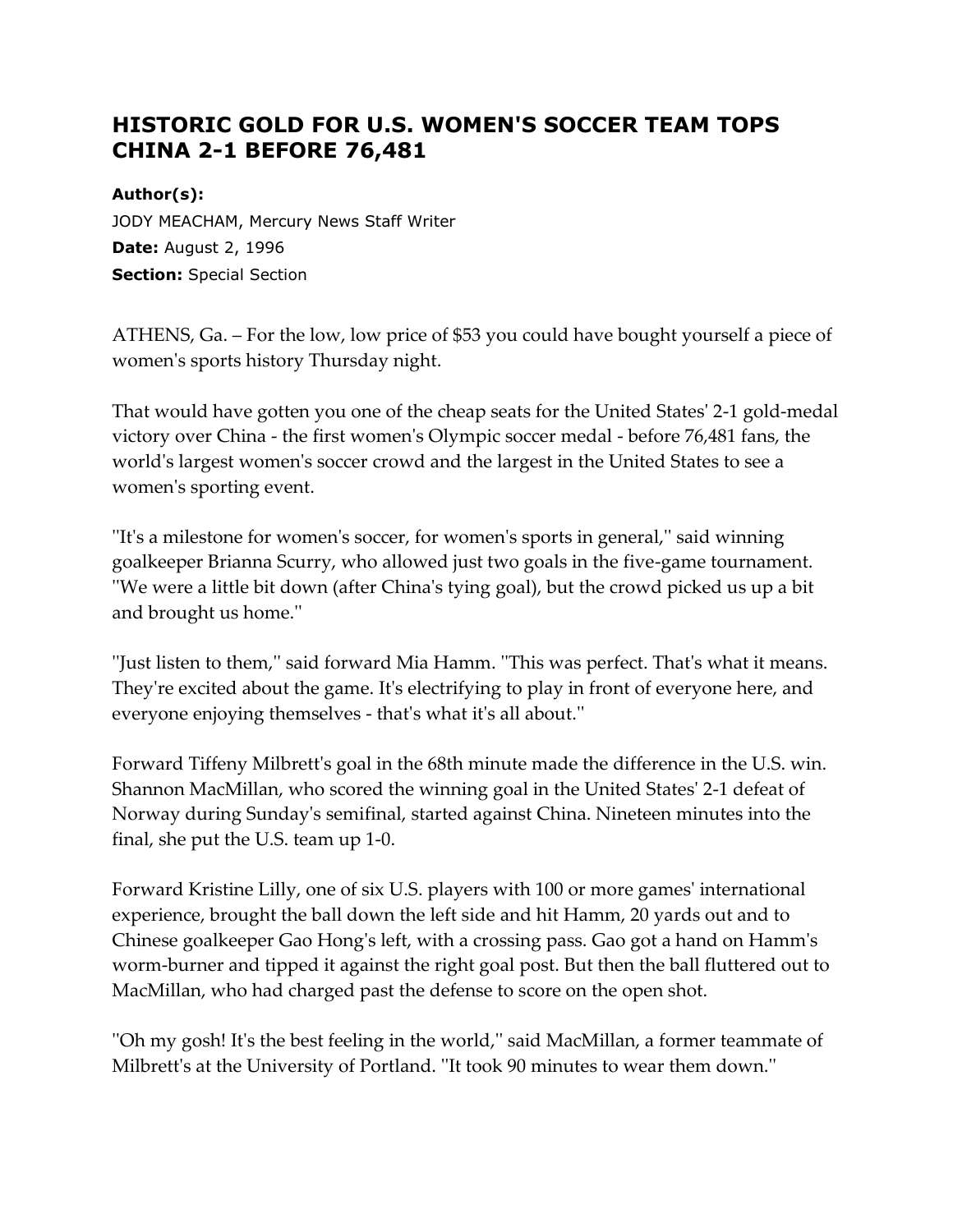The United States maintained its lead until the 32nd minute when Chinese midfielder Sun Wen tied the score. It was a beautiful and ironic goal.

Last year at the second women's world championship in Sweden, Sun scored the tying goal in a 3-3 game against the United States. That tie knocked the defending-champion Americans into playing powerful Norway in a semifinal, which wound up as their only loss in world championship play and resulted in a bronze medal.

This time, Sun tied the score 1-1 by hitting a chip shot over the onrushing Scurry's left shoulder that Brandi Chastain's slider kick was a half step too late to save.

''I owe everything to the defense,'' Scurry said. ''Brandi almost got that ball out from behind me.''

The second half began as a back-and-forth defensive struggle. But in the 68th minute, MacMillan initiated a play that finished off China.

She sent a lead pass up the right side to former Cal star Joy Fawcett, who crossed left to midfielder Milbrett about 10 yards out. Gao got a fingertip on Milbrett's shot, but it wasn't enough to stop the Americans from taking a 2-1 lead.

''When we went into the locker room at halftime, we decided to put more pressure on their midfield,'' said Chastain, a former Santa Clara forward who now is the Broncos' assistant coach. ''That allowed Mia, Tiffeny and Shannon to make diagonal runs.''

Gao said, ''To get to this match was all of our dreams. It is very disappointing that we lost, though.

''It doesn't feel good because we allowed the United States to score and win the match. We did not capitalize on our opportunities.''

Hamm, who is perhaps the finest woman soccer player in the world, was carried off on a stretcher with an injured left ankle in the final moments.

When the game ended, she celebrated with her teammates and said, ''From the very beginning this has been an entire team effort, and this is what you saw tonight.''

Forward Michelle Akers, asked to describe her feelings, grinned and said, ''Without swearing? Immense joy. Incredible satisfaction. Praise the Lord. After the past five years of ups and downs, and mostly downs, it's all been worth it.''